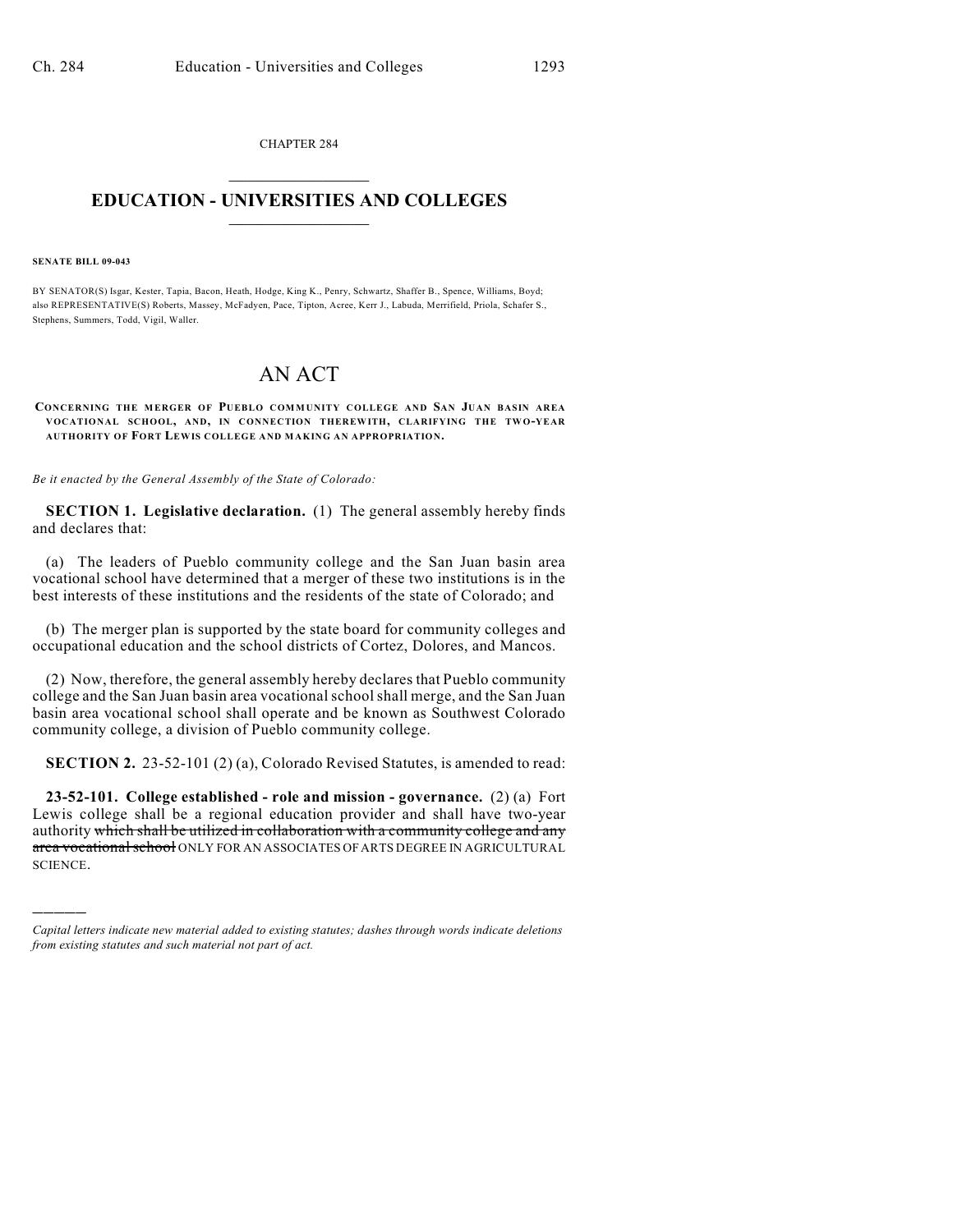**SECTION 3.** 23-60-103 (1), Colorado Revised Statutes, is amended to read:

**23-60-103. Definitions.** As used in this article, unless the context otherwise requires:

(1) "Area vocational school" means a school offering approved postsecondary vocational programs for credit, operated by a local school district or by a board of cooperative services, and designated by the general assembly as an area vocational school in conformity with standards established by the state board for community colleges and occupational education. Tuition rates and fees charged any person not enrolled in a secondary school curriculum shall be uniform for any group classification. For the purposes of this article, the following schools, as named in this subsection (1) or astheir names may be changed pursuant to section 23-60-801, are declared to be area vocational schools: The Emily Griffith opportunity school, the San Juan basin area vocational school, the Delta-Montrose area vocational school, and the Aurora tech center.

**SECTION 4.** Part 13 of article 30 of title 24, Colorado Revised Statutes, is amended BY THE ADDITION OF A NEW SECTION to read:

**24-30-1309. Eligibility of certain buildings for controlled maintenance.** NOTWITHSTANDING THE PROVISIONS OF SECTION 24-30-1301 (2) (a) (II)(A), ON AND AFTER JULY 1, 2009, CONTROLLED MAINTENANCE FUNDS MAY BE USED FOR FACILITIES THAT ARE TRANSFERRED FROM THE SAN JUAN BASIN AREA VOCATIONAL SCHOOL TO PUEBLO COMMUNITY COLLEGE AS PART OF A MERGER TRANSACTION BETWEEN THE SAN JUAN BASIN AREA VOCATIONAL SCHOOL AND PUEBLO COMMUNITY COLLEGE.

**SECTION 5. Adjustments to the 2009 long bill.** For the implementation of this act, appropriations to the department of higher education made in the annual general appropriation act for the fiscal year beginning July 1, 2009, shall be adjusted as follows:

(1) The general fund appropriation to the college opportunity fund created in section 23-18-202, Colorado Revised Statutes, for stipends is increased by six hundred twelve thousand dollars (\$612,000), for an estimated 300.0 full-time equivalent students attending the division of Pueblo community college known as Southwest Colorado community college.

(2) The general fund appropriation for fee-for-service contracts with state institutions is increased by five hundred one thousand three hundred seventy-four dollars (\$501,374), for a fee-for-service contract with the state board for community colleges and occupational education, for the division of Pueblo community college known as Southwest Colorado community college.

The appropriation for the state board for community colleges and occupational education state system community colleges is increased by two million two hundred sixteen thousand four hundred fourteen thousand dollars (\$2,216,414). Of said sum, seven hundred fifty thousand dollars (\$750,000) shall be cash funds from the students' share of tuition, one million one hundred thirteen thousand three